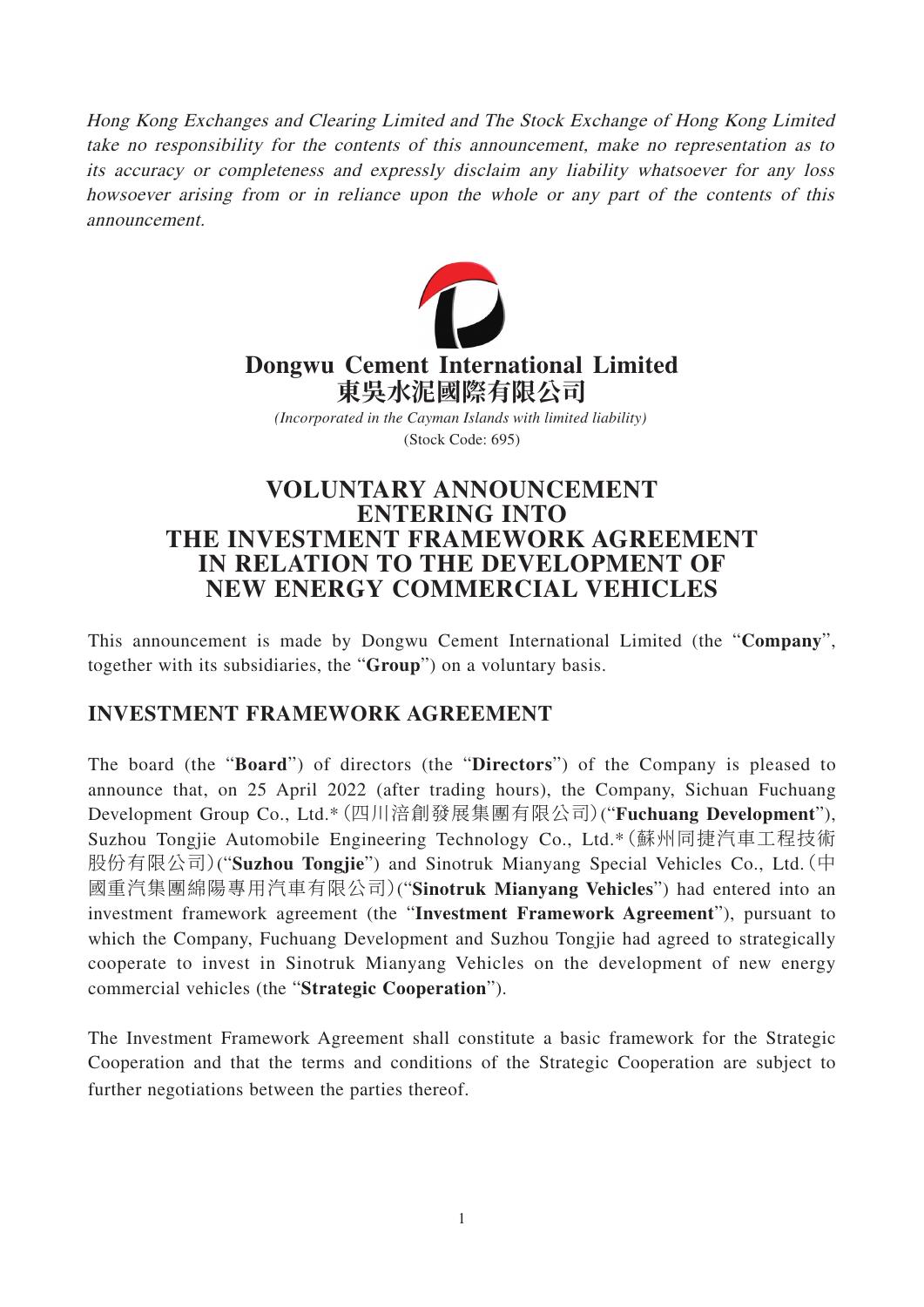#### **REASONS FOR ENTERING INTO THE INVESTMENT FRAMEWORK AGREEMENT**

As disclosed in the annual report for the year ended 31 December 2021 of the Company, the Company is committed to the in-depth exploration in emerging sectors, especially in the new energy and biomedical sector, with an aim to diversify the business of the Group. The Company is of the view that there is an emerging market for new energy commercial vehicles in the People's Republic of China (the "**PRC**") and that Sinotruk Mianyang Vehicles has the plan to expand its business to the manufacturing of core parts and components of new energy commercial vehicles, as well as the customization and sales of the new energy vehicles with broad market prospects.

The Company is of the view that Sinotruk Mianyang Vehicles could leverage on its existing vehicle production capabilities and resources and thus, vigorously devote into and develop the new energy commercial vehicles business and become a reliable platform for the Strategic Cooperation, if materialized. Furthermore, the favourable policies promulgated by the PRC government in relation to new energy vehicles, such as the "Development Plan for the New-energy Vehicle Industry (2021-2035)"(《新能源汽車產業發展規劃(2021-2035  $\langle \pm \rangle$ ), as well as government subsidies provided to the purchasers of new energy vehicles and exemption of vehicles purchase tax will further drive the market demand for new energy vehicles in the PRC and will allow the Company to benefit from the Strategic Cooperation, if materialized.

## **INFORMATION OF FUCHUANG DEVELOPMENT, SUZHOU TONGJIE AND SINOTRUK MIANYANG VEHICLES**

Fuchuang Development is a wholly state-owned company established in the PRC with limited liability and it is primarily focused on businesses such as modern financing, technology innovation, technology logistics, urban economy, construction engineering, real estate development, public services, merchandise trade, warehousing and logistics, undertaking public welfare and business assets development, urban resources management and operation, development and construction of shanty (old) area renovation and ancillary projects, organic urban renewal, the development and utilization of education and healthcare resources, and expanding the development of cultural and tourism industries, in Fucheng District, Mianyang, Sichuan. Suzhou Tongjie is one of the largest vehicle design and engineering companies in the PRC and provides a one-stop platform service for motor vehicles design and development, engineering and research and development, prototype vehicle trial production and production of vehicle molds. Sinotruk Mianyang Vehicles is a company established in the PRC with limited liability and it is an important special vehicle production base in Western China, principally engaged in the research and development, manufacturing and sales of various types of special vehicles (including logistics transport vehicles, cold chain transport vehicles, municipal sanitation vehicles, engineering vehicles and military special vehicles), as well as the modification of special vehicles and the development of new energy vehicle core components and vehicles business.